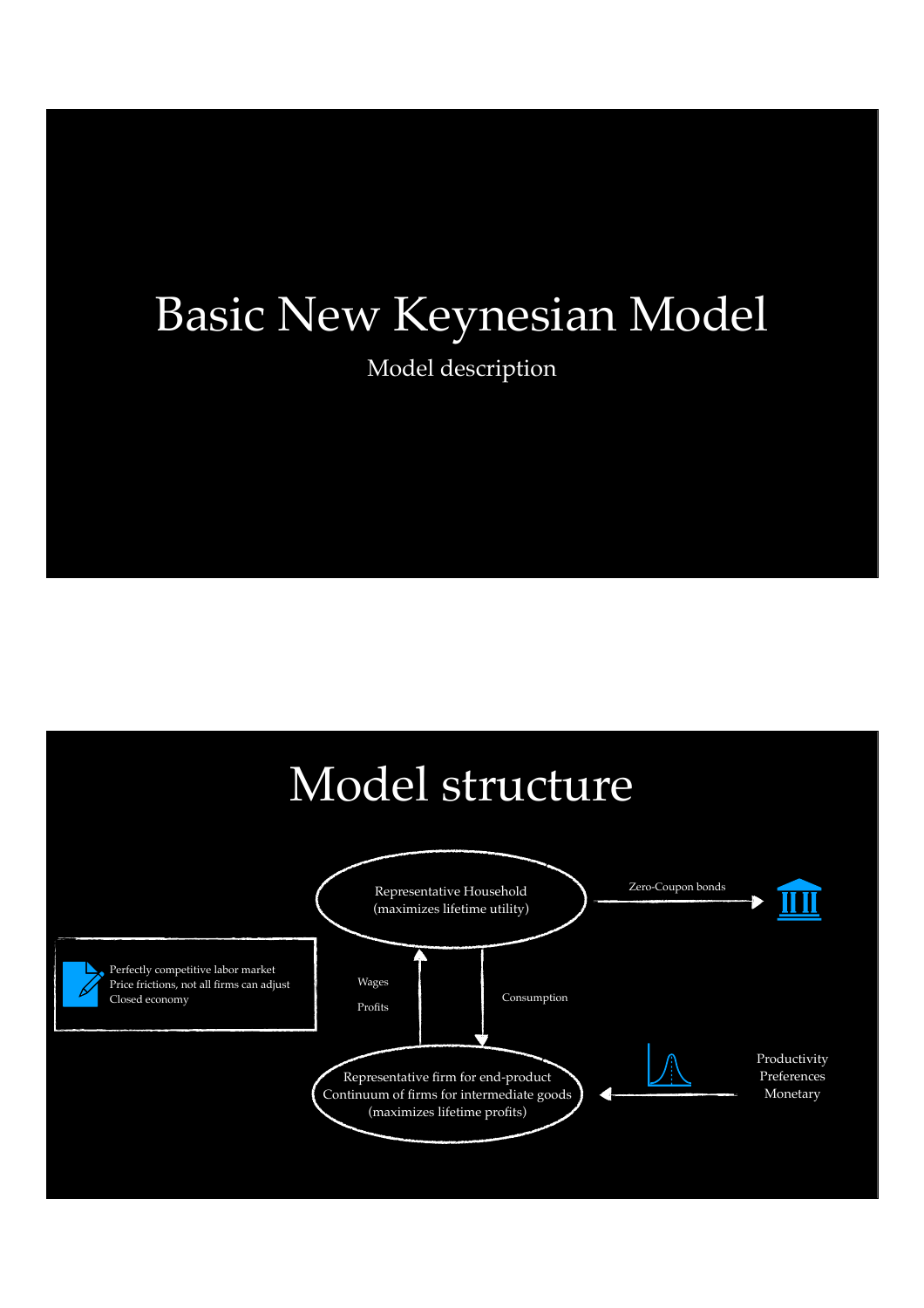### Household

Representative household maximizes present as well as expected future utility

$$
\max E_t \sum_{j=0}^{\infty} \beta^j U(c_{t+j}, n_{t+j}^s, z_{t+j})
$$

Functional forms

$$
U(c_t, n_t^s, z_t) = \left(\frac{c_t^{1-\sigma}}{1-\sigma} - \frac{(n_t^s)^{1+\varphi}}{1+\varphi}\right)z_t
$$

### Consumption index

Dixit-Stiglitz (1977) aggregation technology:

$$
c_t = \left(\int_0^1 c_t(h)^{\frac{\epsilon - 1}{\epsilon}} dh\right)^{\frac{\epsilon}{\epsilon - 1}}, \qquad \epsilon > 1
$$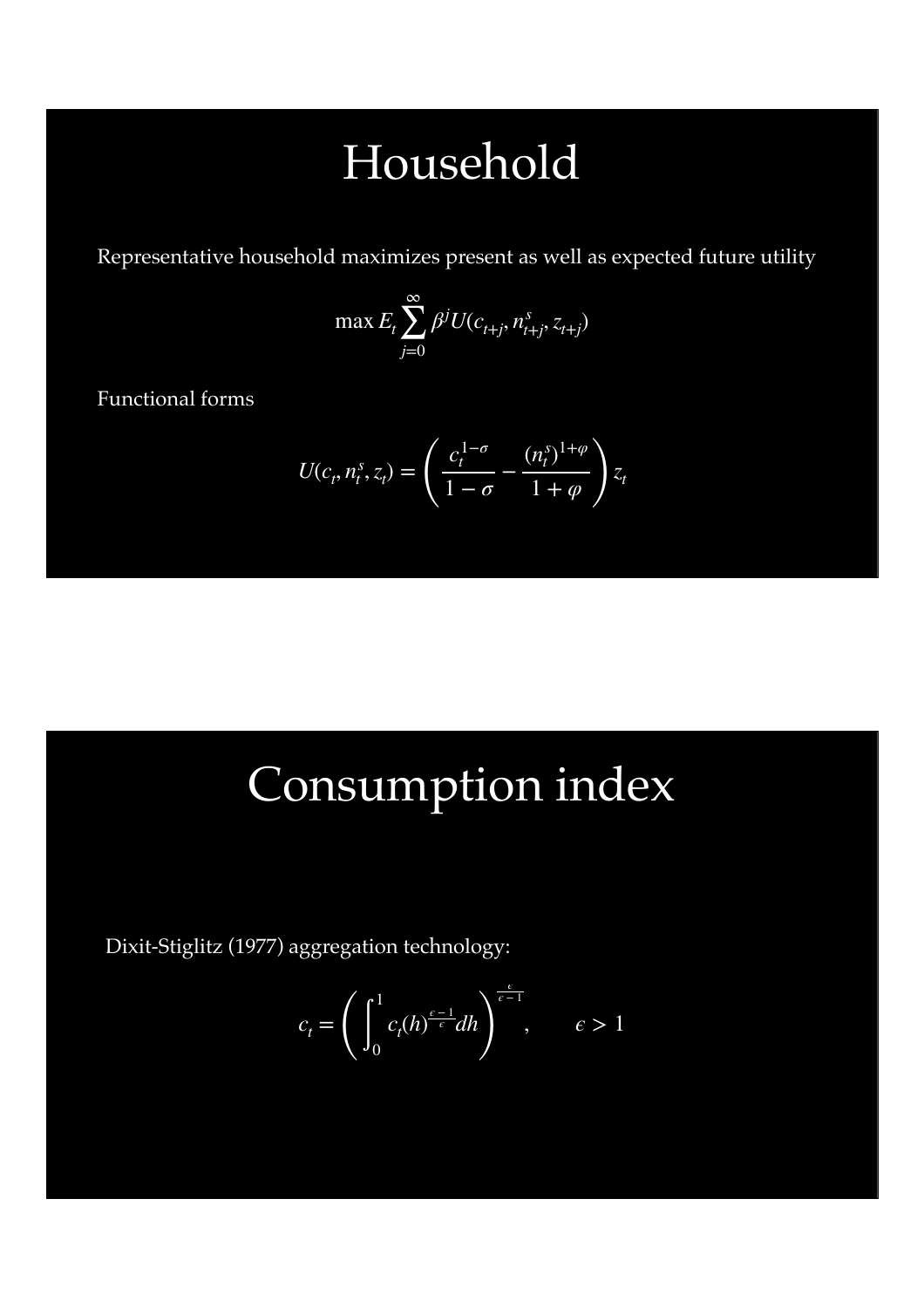## Household

Budget constraint (in nominal terms)

$$
\int_0^1 P_t(h)c_t(h)dh + Q_tB_t \le B_{t-1} + W_t n_t^s + P_t \int_0^1 div_t(f)df
$$

#### Interest rates

Nominal interest rate:

$$
Q_t = \frac{1}{R_t}
$$

Real interest rate:

$$
R_t = r_t E_t \Pi_{t+1}
$$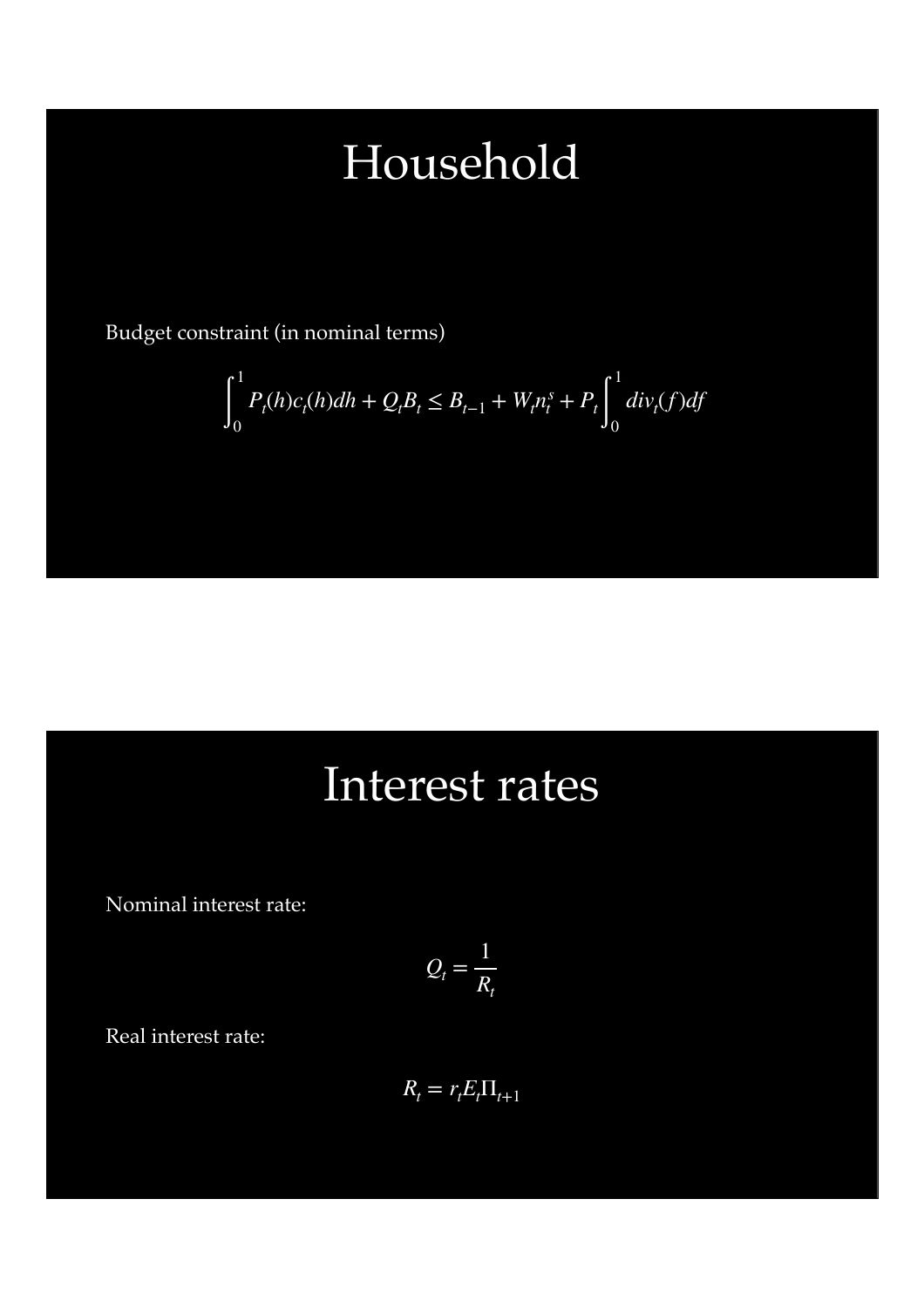### Debt

Stochastic discount factor:

$$
\Lambda_{t,T} = \beta^{T-t} \frac{\partial U(c_T, n_T^s, z_T) / \partial c_T}{\partial U(c_t, n_t^s, z_T) / \partial c_t}
$$

Solvency constraint (no Ponzi-type schemes)

$$
\lim_{T \to \infty} E_t \left\{ \Lambda_{t,T} \frac{B_T}{P_T} \right\} \ge 0
$$

#### Debt

Solvency constraint (no Ponzi-type schemes)

$$
\lim_{T \to \infty} E_t \left\{ \Lambda_{t,T} \frac{B_T}{P_T} \right\} \ge 0
$$

Transversality condition

$$
\lim_{T \to \infty} E_t \left\{ \Lambda_{t,T} \frac{B_T}{P_T} \right\} = 0
$$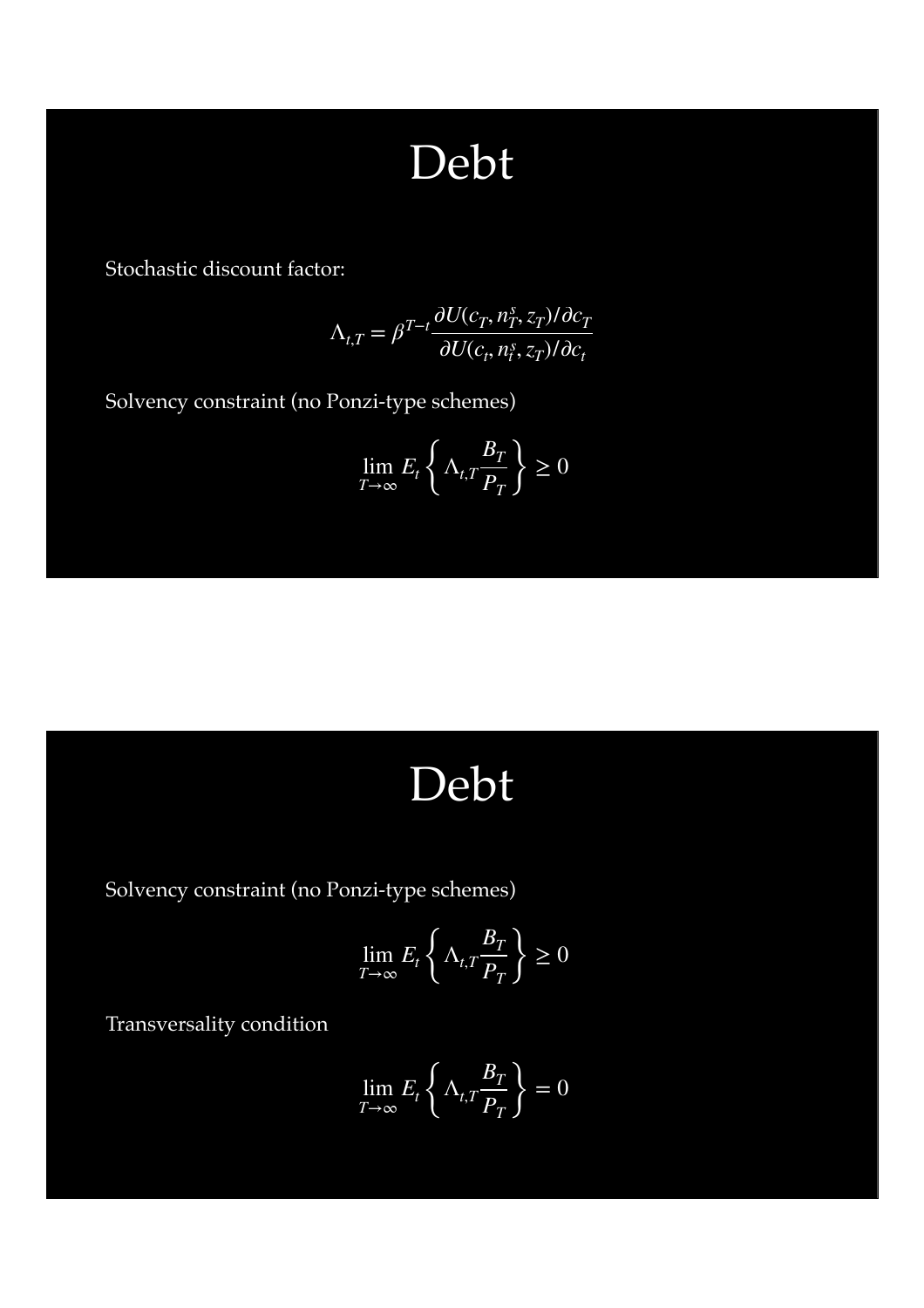### Consumption cost minimization

$$
c_t(h) = \left(\frac{P_t(h)}{P_t}\right)^{-\epsilon} c_t \quad \text{and} \quad P_t = \left(\int_0^1 P_t(h)^{1-\epsilon} dh\right)^{\frac{1}{1-\epsilon}}
$$

Implication for budget constraint: ∫ 1 0  $P_t(h)c_t(h)dh = P_t c_t$ 

## Household optimality

$$
w_t := \frac{W_t}{P_t} = -\frac{\frac{\partial U(c_t, n_t^s, z_t)}{\partial n_t^s}}{\frac{\partial U(c_t, n_t^s, z_t)}{\partial c_t}}
$$

$$
\frac{\partial U(c_t, n_t^s, z_t)}{\partial c_t} = \beta E_t \left[ \frac{\partial U(c_{t+1}, n_{t+1}^s, z_{t+1})}{\partial c_{t+1}} r_t \right]
$$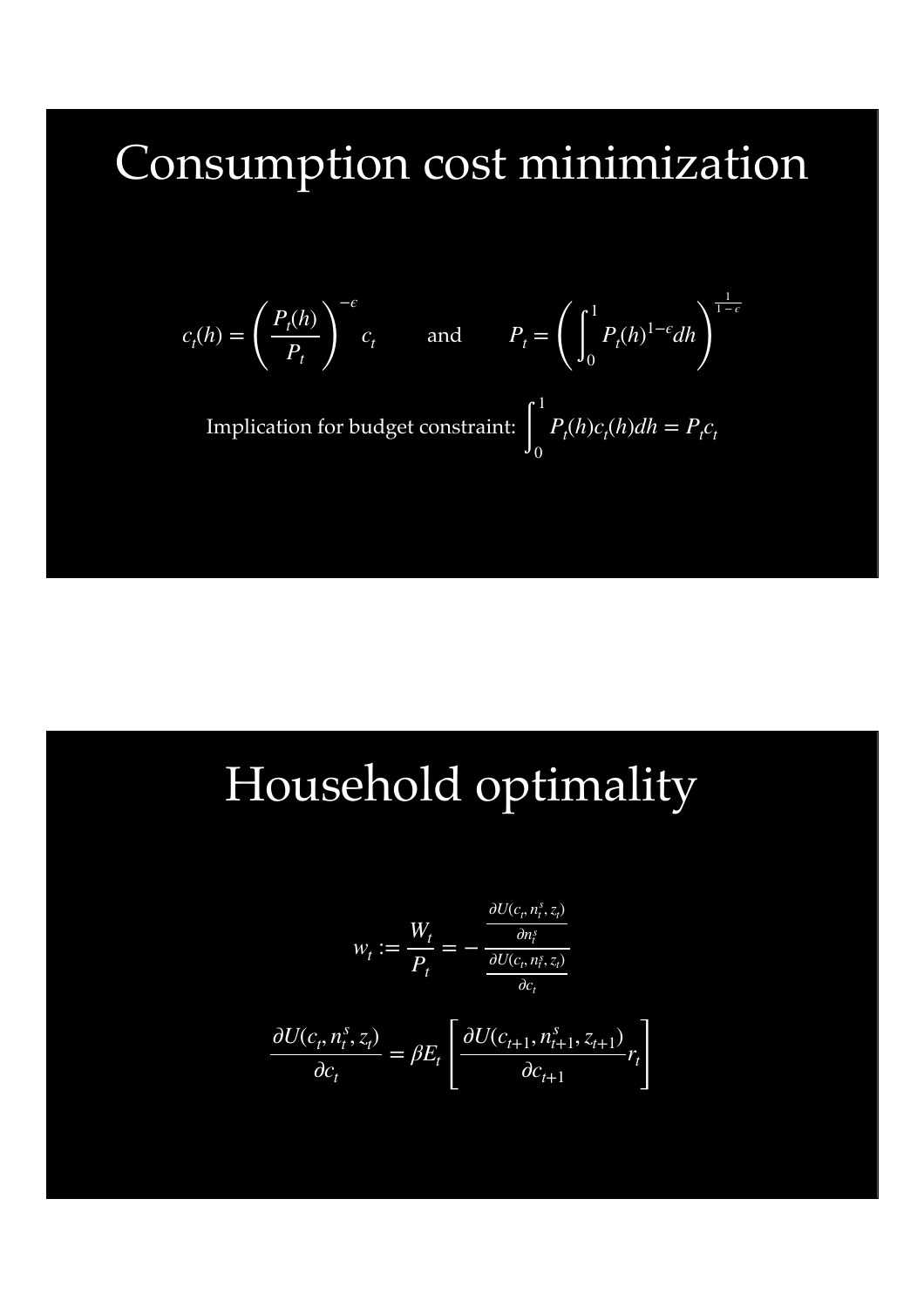

### Stochastic discount factor

Firms are owned by households

Stochastic discount factor to evaluate profits:

$$
E_t \Lambda_{t,t+j} = E_t \frac{1}{R_{t+j}} = E_t \beta^j \frac{\lambda_{t+j}}{\lambda_t} \frac{P_t}{P_{t+j}}
$$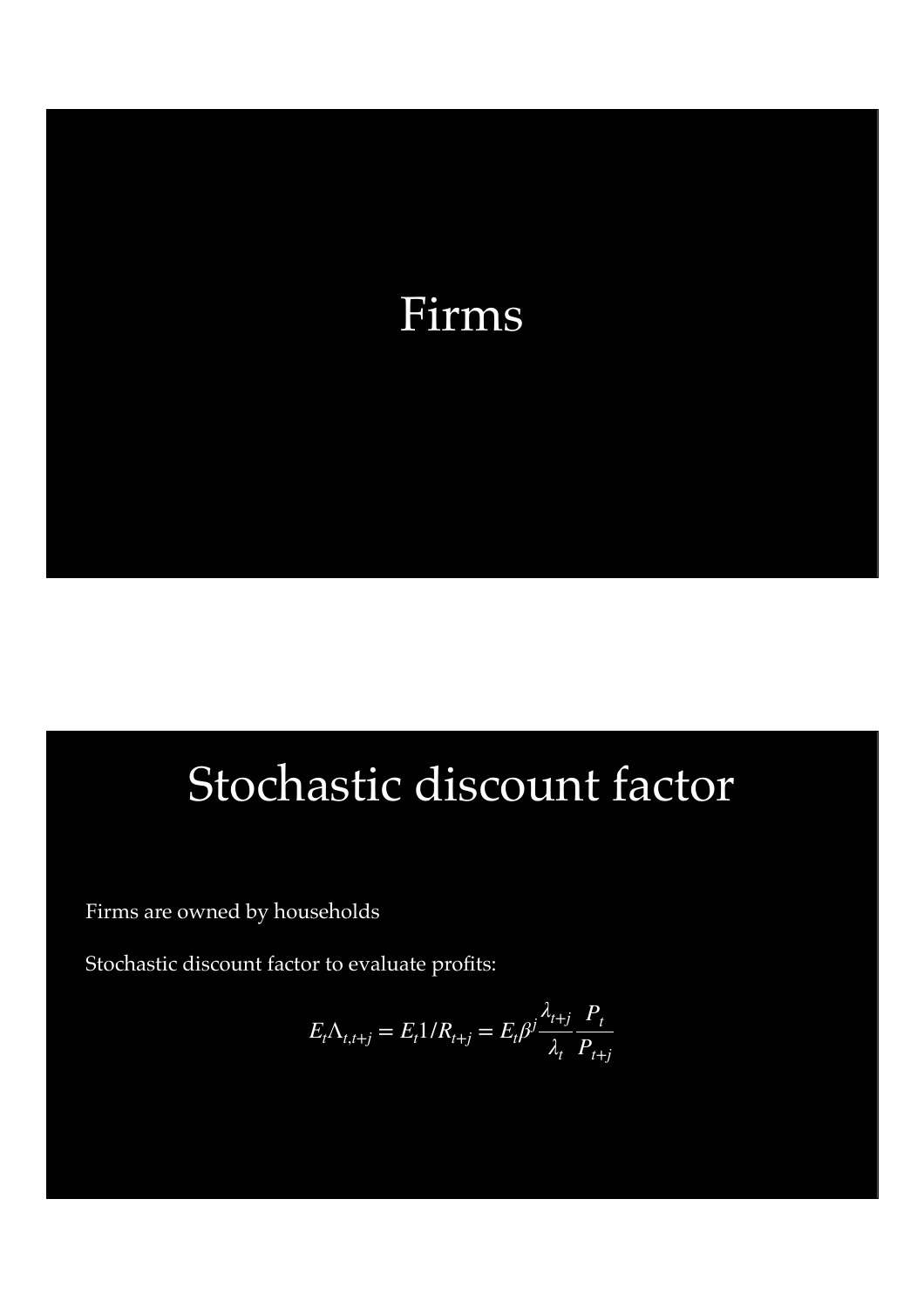#### Stochastic discount factor

Some special cases:

 $\Lambda_{t,t} = 1$ 

$$
\Lambda_{t+1,t+1+j} = \beta^j \frac{\lambda_{t+1+j}}{\lambda_{t+1}} \frac{P_{t+1}}{P_{t+1+j}}
$$

$$
\Lambda_{t,t+1+j} = \beta^{j+1} \frac{\lambda_{t+1+j}}{\lambda_t} \frac{P_t}{P_{t+1+j}} = \beta \frac{\lambda_{t+1}}{\lambda_t} \frac{P_t}{P_{t+1}} \beta^j \frac{\lambda_{t+1+j}}{\lambda_{t+1}} \frac{P_{t+1}}{P_{t+1+j}} = \beta \frac{\lambda_{t+1}}{\lambda_t} \prod_{t+1}^{-1} \Lambda_{t+1,t+1+j}
$$

### Firm: final product aggregation

*ϵ*

Dixit-Stiglitz (1977) aggregation technology:

$$
y_t = \left[\int_0^1 y_t(f)^{\frac{\epsilon - 1}{\epsilon}} df\right]^{\frac{\epsilon}{\epsilon - 1}}
$$

Profit maximization:

$$
y_t(f) = \left(\frac{P_t(f)}{P_t}\right)^{-\epsilon} y_t
$$
 and  $P_t = \left[\int_0^1 P_t(f)^{1-\epsilon} df\right]^{\frac{1}{1-\epsilon}}$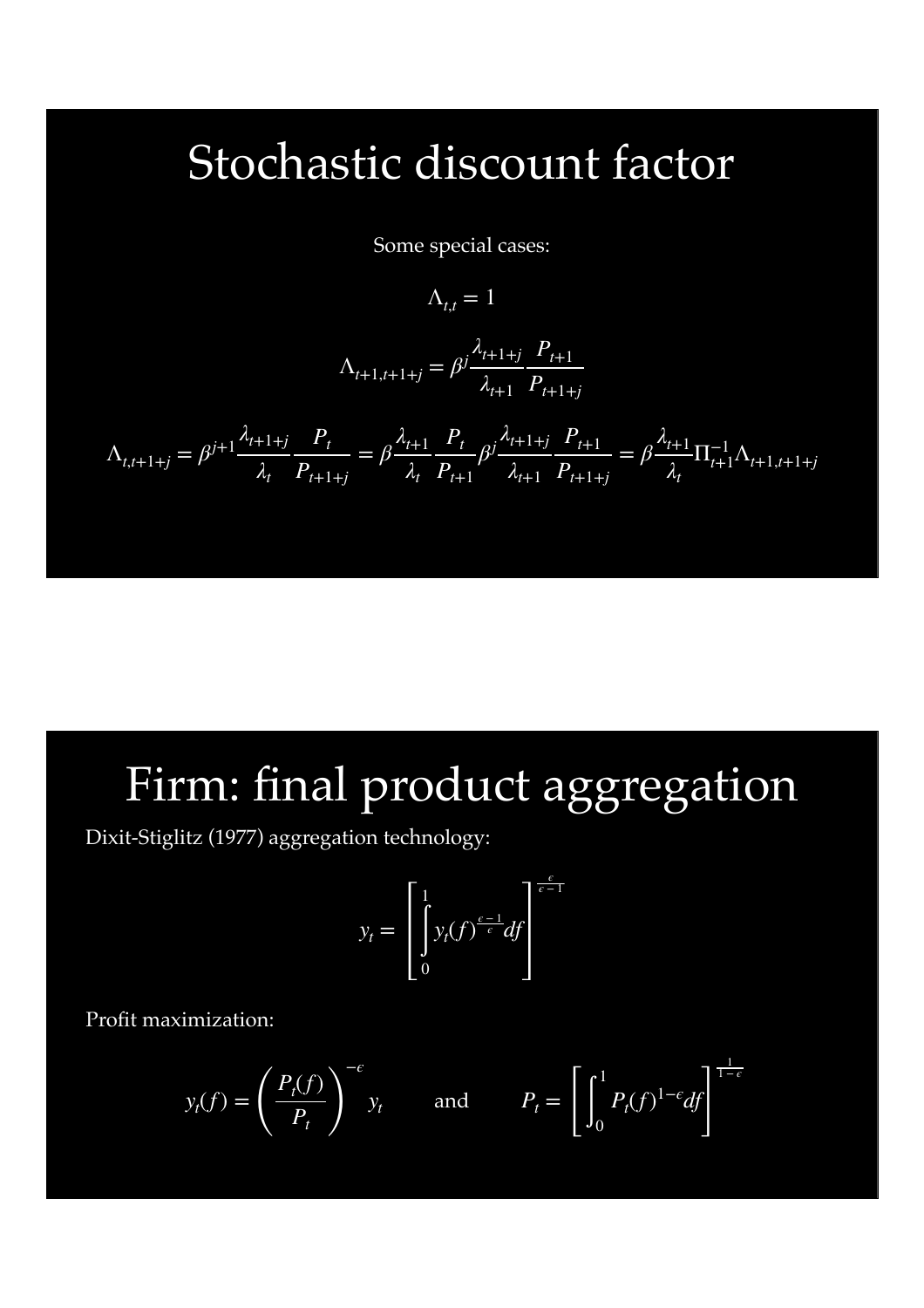### Firms: intermediate goods

linear production function:

real profits:

present value of nominal dividends:

#### $y_t(f) = a_t n_t^d(f)$

$$
divt(f) = \frac{P_t(f)}{P_t} y_t(f) - w_t n_t^d(f)
$$

$$
E_t \sum_{j=0}^{\infty} \Lambda_{t,t+j} P_{t+j} div_{t+j}(f)
$$

### Firms: intermediate goods

optimal labor demand:

$$
w_t = mc_t(f)a_t = mc_t(f)\frac{y_t(f)}{n_t^d(f)}
$$

Implications for real marginal costs:

$$
mc_t = \int_0^1 mc_t(f) df = \frac{w_t}{a_t}
$$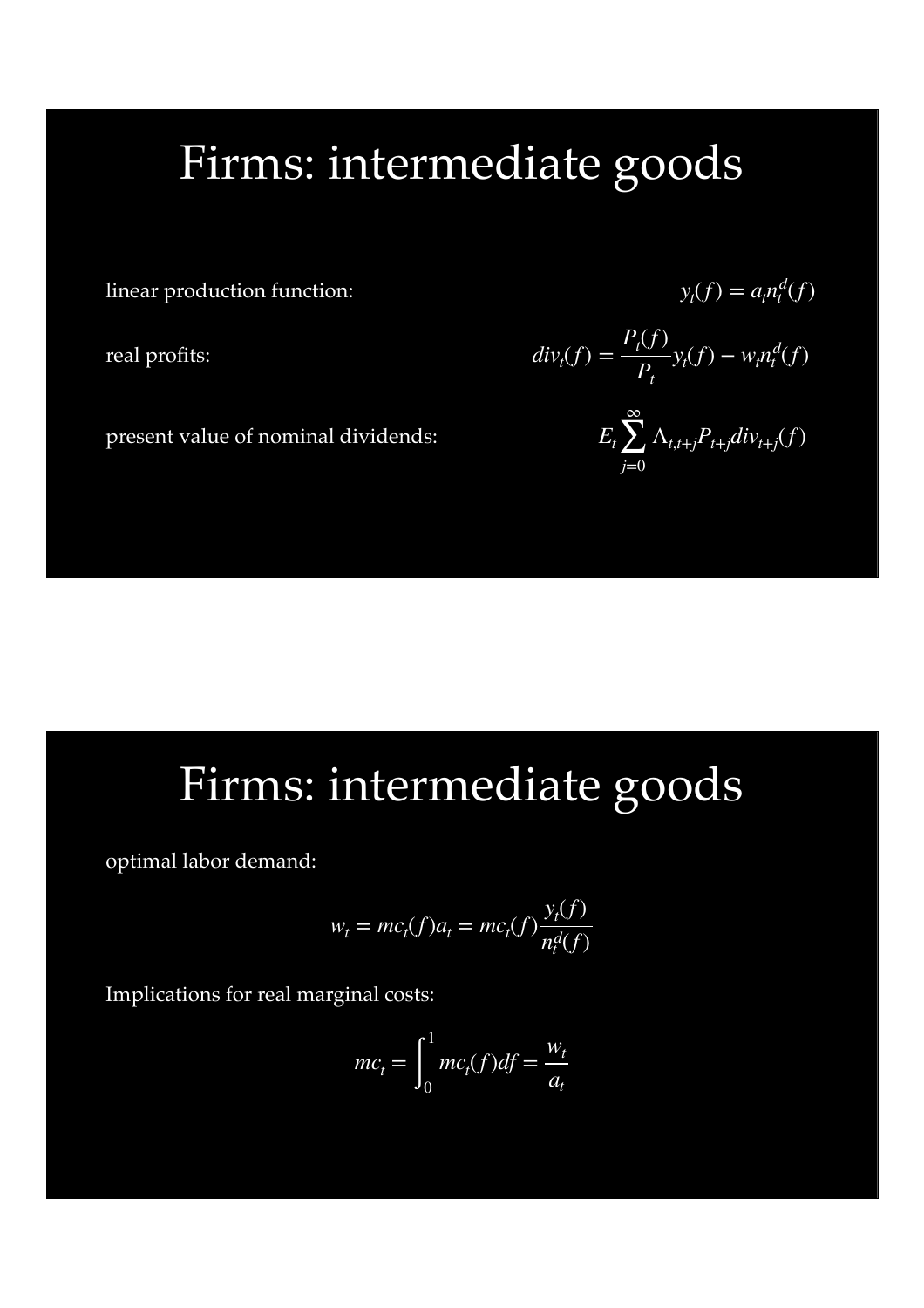#### Firms: intermediate goods

Calvo (1983) and Yun (1996) nominal rigidities:

In each period firm f faces a constant probability  $1 - \theta$  of being able to reoptimize its prize  $P_t(f)$ :

$$
P_t(f) = \begin{cases} \widetilde{P}_t(f) & \text{with probability } 1 - \theta \\ P_{t-1}(f) & \text{with probability } \theta \end{cases}
$$

where  $\widetilde{P}_t(f)$  is the re-optimized price in period t

### Firms: intermediate goods

Probability to be stuck at same price for j periods is *θj*

Objective: maximize expected profits until firm can re-optimize the price again in some future period t+j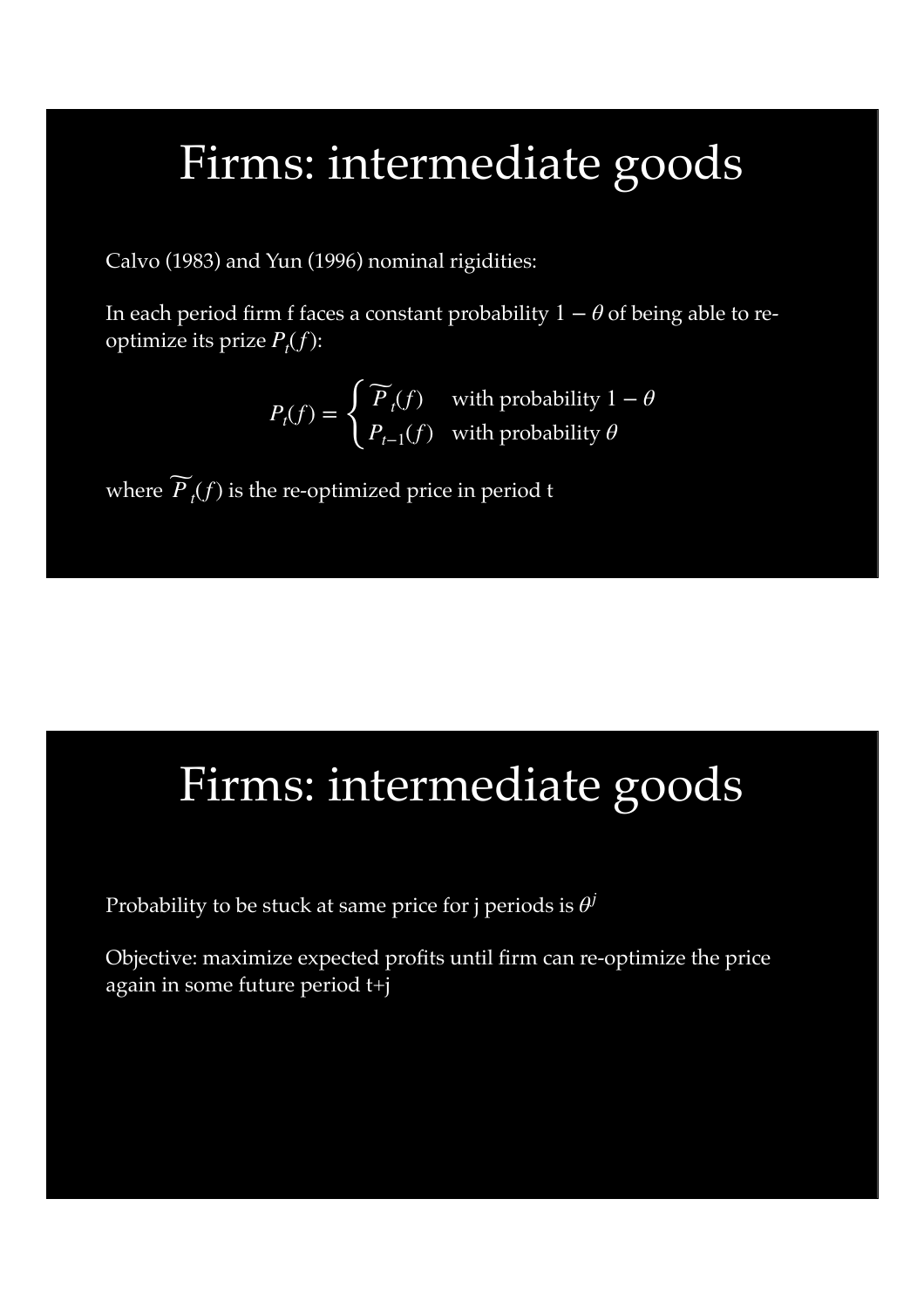### Firms: intermediate goods

optimal price setting:

$$
\widetilde{p}_t \cdot s_{1,t} = \frac{\epsilon}{\epsilon - 1} \cdot s_{2,t} \text{ where } \widetilde{p}_t := \frac{\widetilde{P}_t(f)}{P_t}
$$
\n
$$
s_{1,t} = y_t \frac{\partial U(c_t, n_t^s, z_t)}{\partial c_t} + \beta \theta E_t \Pi_{t+1}^{\epsilon - 1} s_{1,t+1}
$$
\n
$$
s_{2,t} = mc_t y_t \frac{\partial U(c_t, n_t^s, z_t)}{\partial c_t} + \beta \theta E_t \Pi_{t+1}^{\epsilon} s_{2,t+1}
$$

### Firms: intermediate goods

law of motion for optimal reset price  $\widetilde{p}_t := \widetilde{P}_t(f)/P_t$ :

$$
1 = \theta \Pi_t^{\epsilon - 1} + (1 - \theta) \widetilde{p}_t^{1 - \epsilon}
$$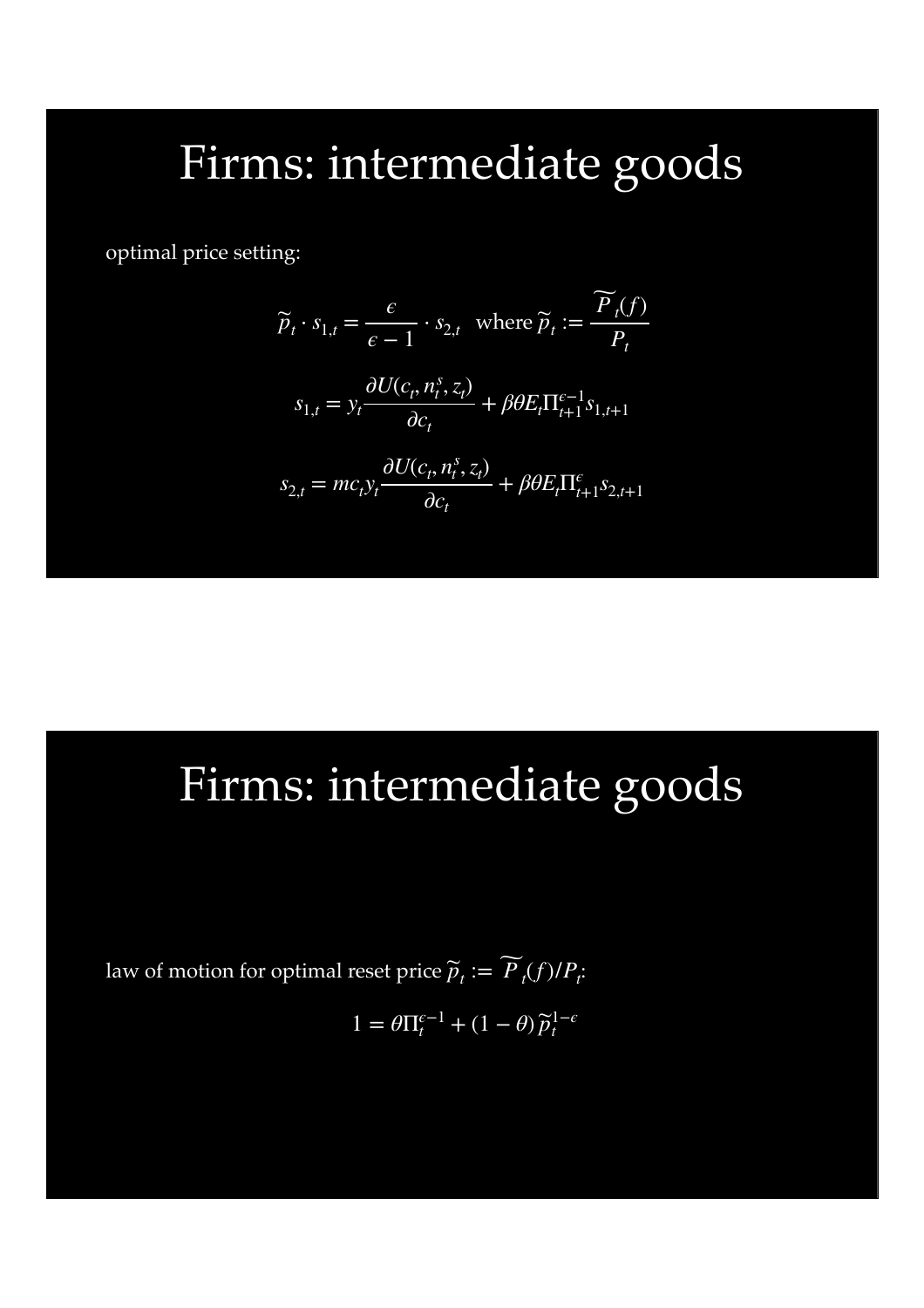### Market clearing

#### Market clearing

Bond market:  $B_t = 0$ 

Labor market:  $n_t^s = n_t = \n\begin{bmatrix} \n\end{bmatrix}$ 1  $\boldsymbol{0}$ *nd <sup>t</sup>* (*f*)*df*

Aggregate real profits:  $div_t \equiv \Big\rfloor$ 1  $\boldsymbol{0}$  $div_t(f)df = y_t - w_t n_t$ 

Aggregate demand:  $y_t = c_t$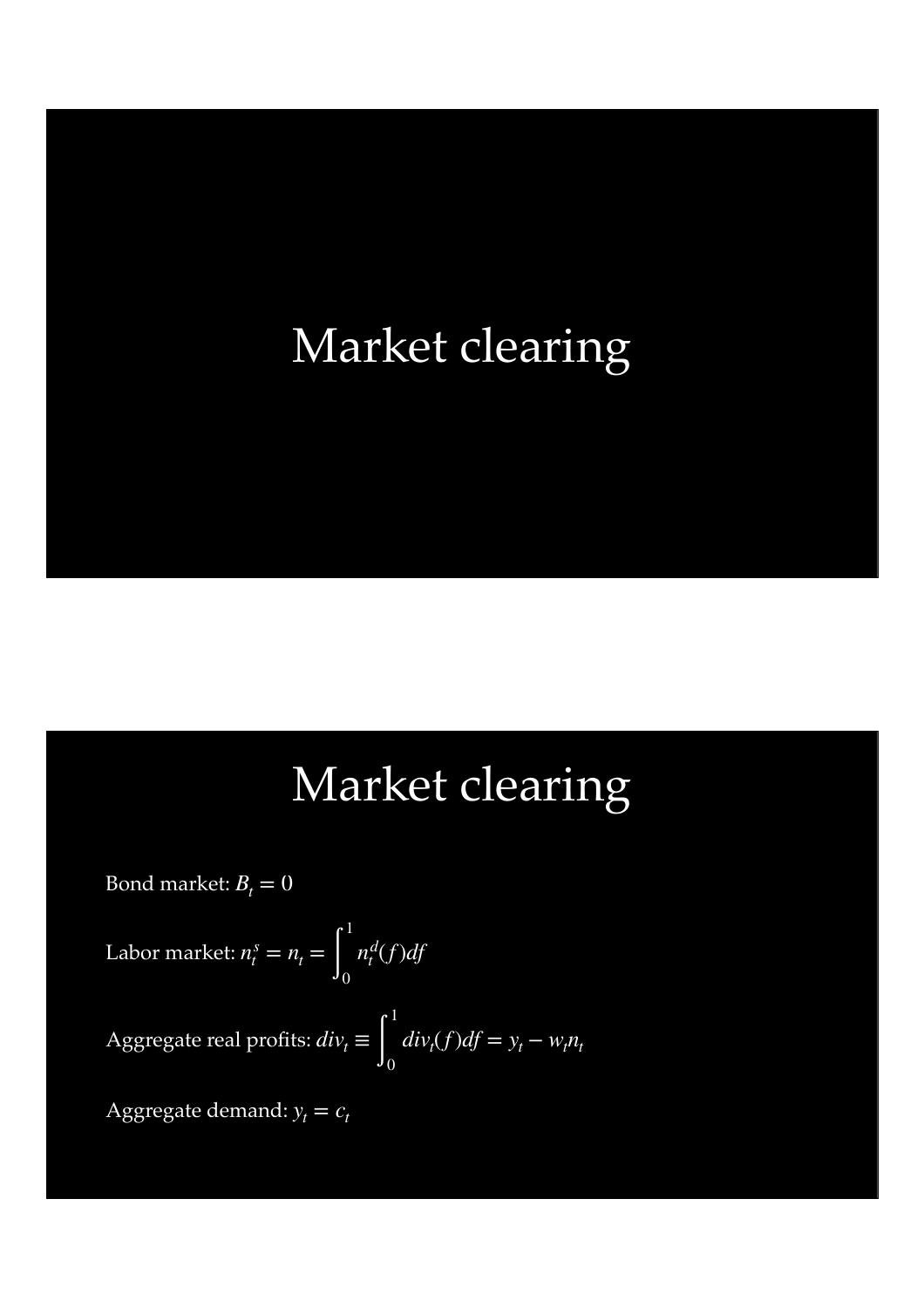## Market clearing

Aggregate supply:

$$
p_t^* y_t = a_t n_t
$$

Price inefficiency distortion:

$$
p_t^* = \int_0^1 \left(\frac{P_t(f)}{P_t}\right)^{-\epsilon} df
$$
  

$$
p_t^* = (1 - \theta)\widetilde{p}_t^{-\epsilon} + \theta \Pi_t^{\epsilon} p_{t-1}^*
$$

### Monetary policy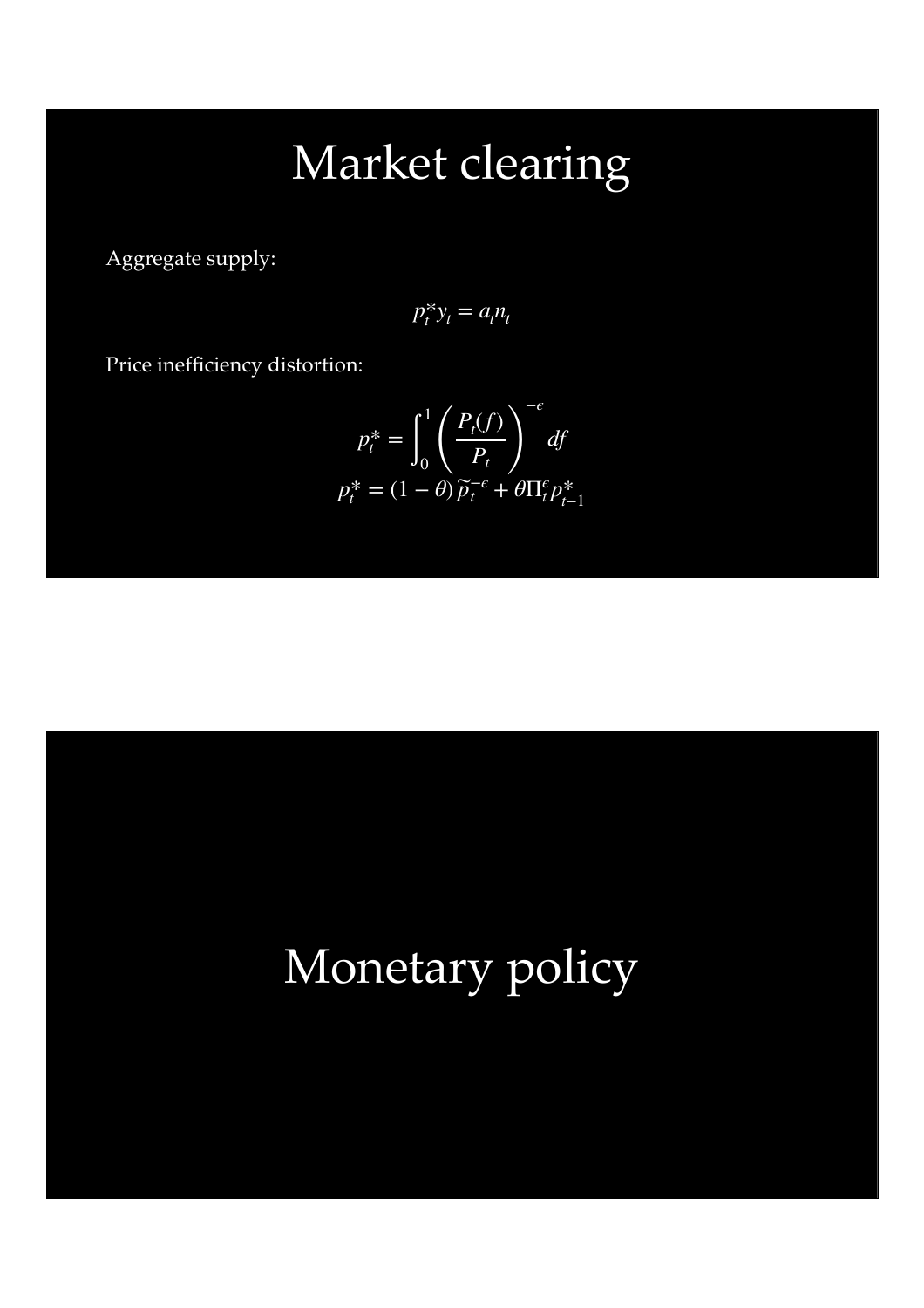# Monetary Policy

Taylor rule:

$$
R_t = R \left(\frac{\Pi_t}{\Pi^*}\right)^{\phi_{\pi}} \left(\frac{y_t}{y}\right)^{\phi_y} e^{\nu_t}
$$

# Stochastic processes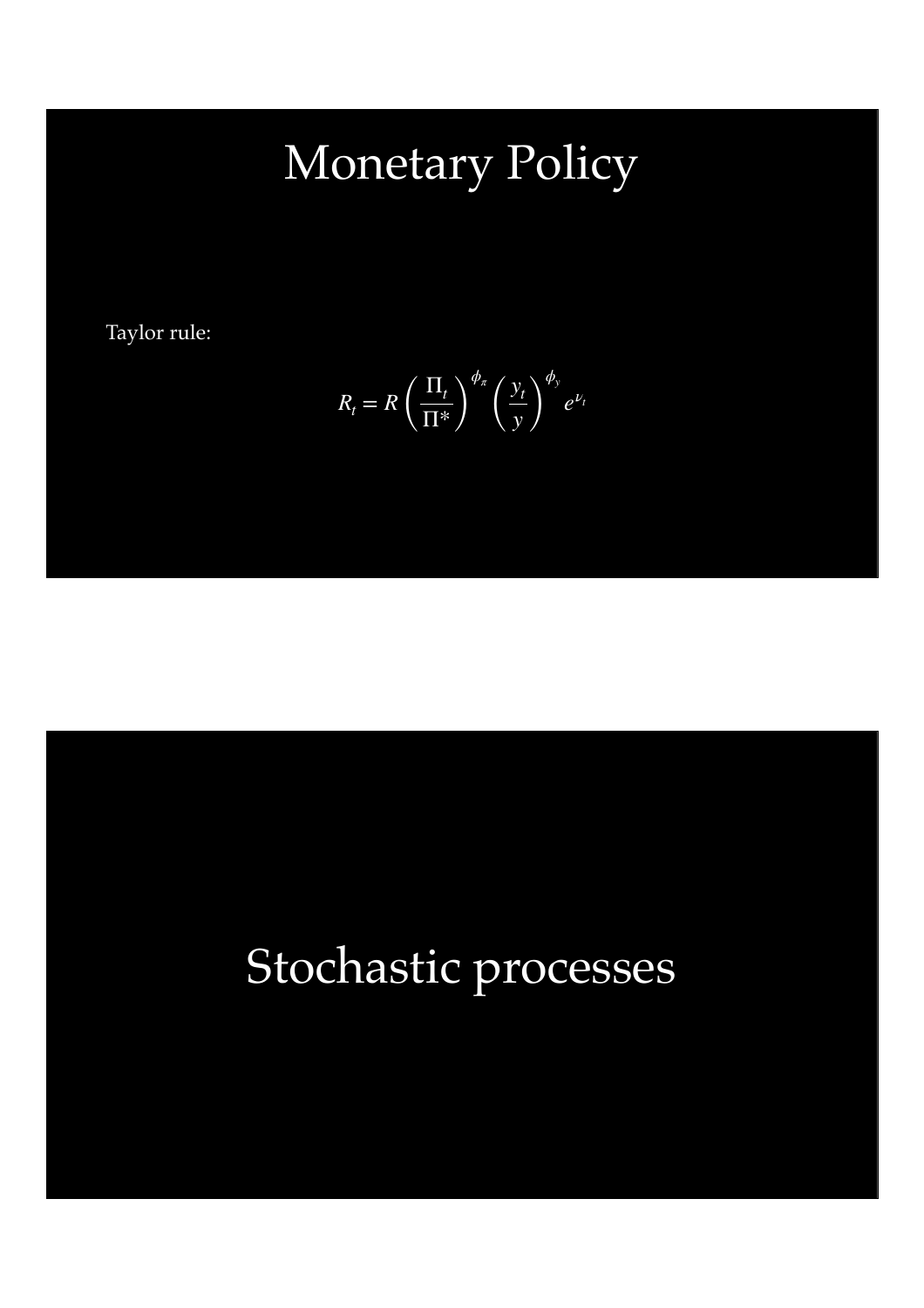### Exogenous variables

Preference shifter:

 $\log z_t = \rho_z \log z_{t-1} + \varepsilon_{z,t}$ 

Productivity:

$$
\log a_t = \rho_a \log a_{t-1} + \varepsilon_{a,t}
$$

Monetary policy shock:

$$
\nu_t = \rho_\nu \nu_{t-1} + \varepsilon_{\nu,t}
$$

## Exogenous variables

Stochastic shocks are Gaussian:

$$
\begin{pmatrix} \varepsilon_{z,t} \\ \varepsilon_{a,t} \\ \varepsilon_{\nu,t} \end{pmatrix} \sim N \begin{pmatrix} 0 \\ 0 \\ 0 \end{pmatrix}, \begin{pmatrix} \sigma_z^2 & 0 & 0 \\ 0 & \sigma_a^2 & 0 \\ 0 & 0 & \sigma_\nu^2 \end{pmatrix}
$$